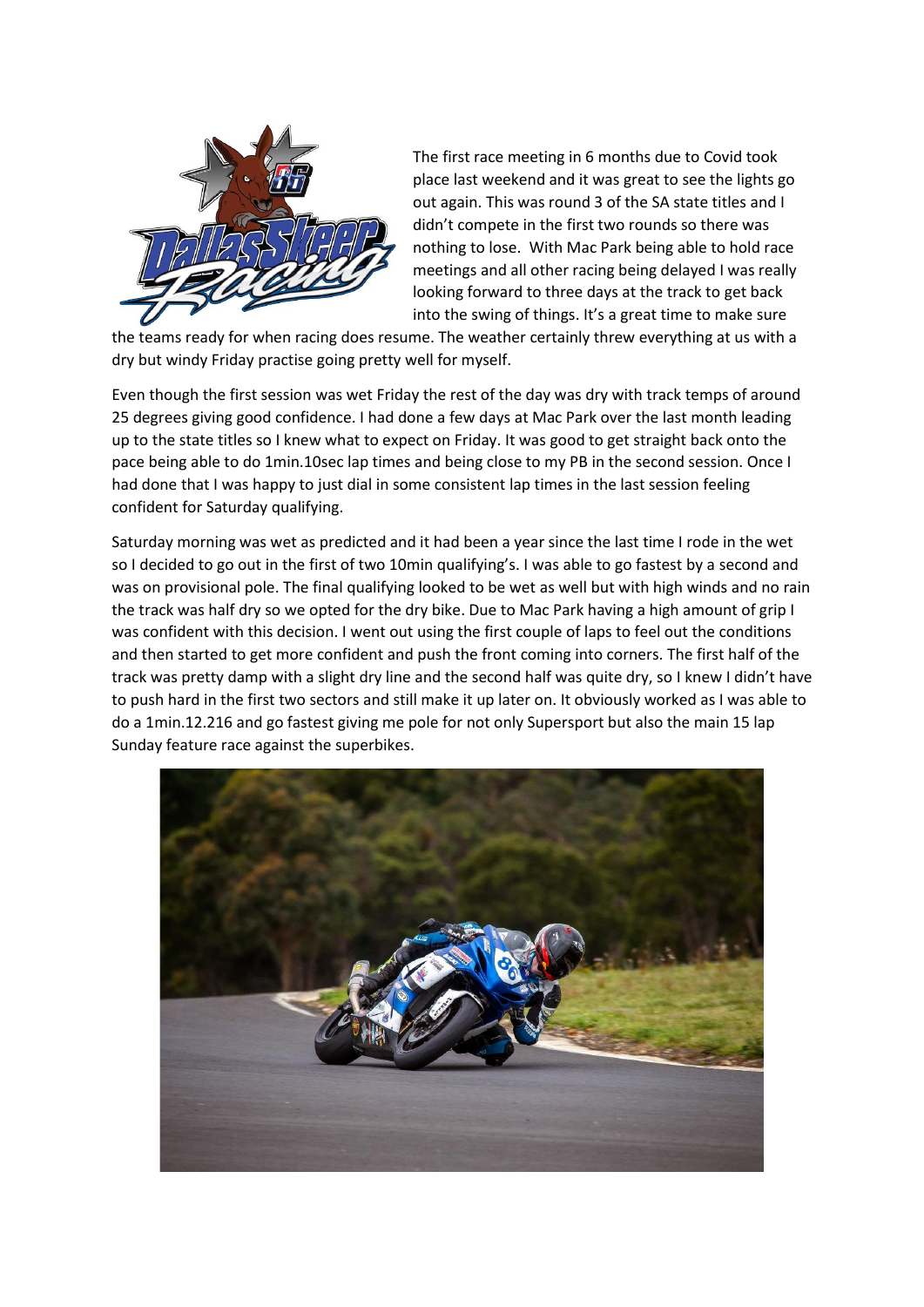The first of three six lap races on Saturday couldn't have gone much better leading from as soon the lights went out and pulling out a gap to second. Being fully dry I started feeling pretty comfortable straight away was able to lap in the 1min.10's for the last four laps. I wanted to make the most of the good condition's to try and break my current Supersport 600 lap record, but I wasn't able to put a good lap together until the last lap. Making small costly mistakes all race until lap 6 where I was able to pull together a 1min.10.161 which made me want a 1min.9 more in the next race. I finished a comfortable  $1<sup>st</sup>$  by 16 seconds.

Exactly the same scenario in race 2 on Saturday where I was able to pull away from the start focusing on my lap times. With the wind really picking up I knew it would be hard to do much better than race one but I put in some low 1min10's with a best of 1min.10.043, 0.003 off the lap record on the second to last lap! There was one more lap so that was my last chance and unfortunately pushed a little too hard just hitting the edge of the grass at the exit of turn 2. I was able to bring it back on and got a bad tank slap while coming back onto the track due to the lip of the bitumen, so had to run straight on at turn 3. Was able to re-join and had a big enough gap to stay in the lead and still win. I wasn't happy that I threw the lap away but still happy to basically match the lap record.



Unfortunately that was the last of dry track time for the weekend with Sunday being very wet and I hadn't ridden in the wet for a year since the last Master of Mac Park. I seemed to have the Supersport class covered with three wins from three races with the last race being Sunday morning which was wet. I got the wholeshot once again and was able to come away with a seven second lead and a best time of 1min.16.481. This gave me the round win for the Supersport class. I had previously done a 1min.15 in the wet so was confident to fight for the win the in the last 15 lap feature race against the superbikes.

There was a very heavy shower just before our last race so a delay was had to let it pass and check the track as it was fully wet with big puddles. Luckily the race still went ahead but I did not make the most of pole position. Trying to make the best start possible against the bigger superbikes I wanted to have the clutch in the perfect spot but was a little too far out and started to roll. So I quickly